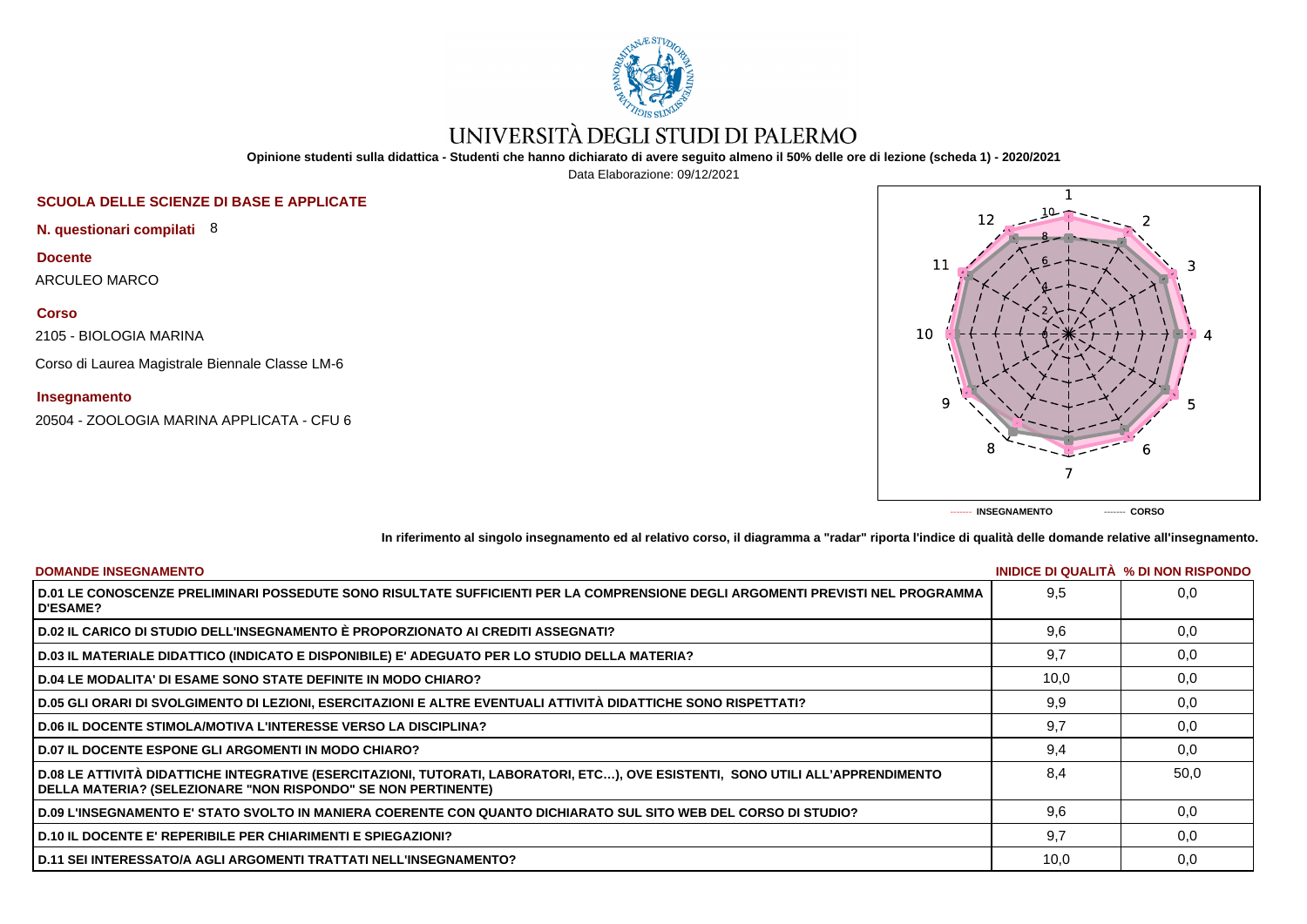**DOMANDE INSEGNAMENTO INIDICE DI QUALITÀ % DI NON RISPONDO**

**D.12 SEI COMPLESSIVAMENTE SODDISFATTO DI COME E' STATO SVOLTO QUESTO INSEGNAMENTO, ANCHE NEL CASO IN CUI QUESTO SIA STATO FRUITO CON MODALITA' A DISTANZA?**

### **INFO STUDENTE E SUGGERIMENTI**

|                                                                                                                                                                    | 1° IN CORSO                                 |                                          | 2° IN CORSO                                | 3° IN CORSO                                                                                                       |                             | 4° IN CORSO         |                                                                                  |     | 5° IN CORSO                                                                             |                             | 6° IN CORSO                                                                                  |                                           | <b>FUORI CORSO</b>  |
|--------------------------------------------------------------------------------------------------------------------------------------------------------------------|---------------------------------------------|------------------------------------------|--------------------------------------------|-------------------------------------------------------------------------------------------------------------------|-----------------------------|---------------------|----------------------------------------------------------------------------------|-----|-----------------------------------------------------------------------------------------|-----------------------------|----------------------------------------------------------------------------------------------|-------------------------------------------|---------------------|
| <b>D.02 ANNO DI CORSO</b>                                                                                                                                          | 87,5                                        |                                          | 0,0                                        |                                                                                                                   | 0,0<br>0,0                  |                     |                                                                                  | 0,0 |                                                                                         | 0,0                         |                                                                                              |                                           | 12,5                |
|                                                                                                                                                                    | <b>LICEO</b><br><b>CLASSICO</b>             | <b>LICEO SOCIO-</b><br><b>PEDAGOGICO</b> | <b>IST. TECNICO</b><br><b>PER GEOMETRI</b> | <b>LICEO</b><br><b>SCIENTIFICO</b>                                                                                |                             | <b>IST. TECNICO</b> | <b>COMMERCIALE PROFESSIONALE</b>                                                 |     | IST.                                                                                    |                             | <b>ALTRI LICEI</b>                                                                           | <b>IST. TECNICO</b><br><b>INDUSTRIALE</b> | <b>ALTRO</b>        |
| <b>D.01 SCUOLA SECONDARIA DI</b><br><b>PROVENIENZA</b>                                                                                                             | 37,5                                        | 0,0                                      |                                            | 50,0                                                                                                              | 0,0                         |                     | 0,0                                                                              |     | 0,0                                                                                     |                             | 0,0                                                                                          | 12,5                                      |                     |
|                                                                                                                                                                    | <b>IN SEDE</b>                              |                                          |                                            |                                                                                                                   | <b>FUORI SEDE PENDOLARE</b> |                     |                                                                                  |     |                                                                                         | <b>FUORI SEDE STANZIALE</b> |                                                                                              |                                           |                     |
| <b>D.02 RESIDENZA</b>                                                                                                                                              |                                             | 50,0                                     |                                            |                                                                                                                   |                             | 25,0                |                                                                                  |     |                                                                                         |                             |                                                                                              | 25,0                                      |                     |
|                                                                                                                                                                    | $0 - 30$                                    | $31 - 60$                                | 61-90                                      | $91 - 120$                                                                                                        |                             | 121-150             | 151-180                                                                          |     | 181-210                                                                                 |                             | 211-240                                                                                      | 241-270                                   | 271-300             |
| <b>D.03 NUMERO TOTALE DI CREDITI</b><br><b>ACQUISITI ALLA DATA DELLA</b><br><b>RILEVAZIONE</b>                                                                     | 100,0                                       | 0,0                                      | 0,0                                        | 0,0                                                                                                               |                             | 0,0                 | 0,0                                                                              |     | 0,0                                                                                     |                             | 0,0                                                                                          | 0,0                                       | 0,0                 |
|                                                                                                                                                                    | <b>ESCLUSIVAMENTE IN</b><br><b>PRESENZA</b> |                                          |                                            | SIMULTANEAMENTE IN<br>PRESENZA O IN MODALITÀ<br><b>BLENDED (IN PARTE A</b><br><b>DISTANZA)</b>                    |                             | <b>DISTANZA,</b>    | <b>ESCLUSIVAMENTE A</b><br><b>PREVALENTEMENTE IN</b><br><b>MODALITÀ SINCRONA</b> |     | PREVALENTEMENTE IN<br><b>PUBBLICAZIONE DI LEZIONI</b><br><b>REGISTRATE ED EVENTUALI</b> | <b>DISTANZA.</b>            | <b>ESCLUSIVAMENTE A</b><br><b>MODALITÀ ASINCRONA (CON</b><br><b>INCONTRI CON IL DOCENTE)</b> |                                           | <b>NON RISPONDO</b> |
| <b>D.13 L'INSEGNAMENTO È STATO</b><br><b>EROGATO DAL DOCENTE</b>                                                                                                   | 0,0                                         |                                          |                                            | 87,5                                                                                                              |                             | 12,5                |                                                                                  |     |                                                                                         | 0,0                         |                                                                                              |                                           | 0,0                 |
|                                                                                                                                                                    | <b>INTERAMENTE IN PRESENZA</b>              |                                          |                                            | <b>PREVALENTEMENTE IN</b><br>PRESENZA (PER OLTRE IL 75% E PARZIALMENTE A DISTANZA<br><b>DEL MONTE ORE TOTALE)</b> |                             |                     | (CIRCA IL 50% DELLE ORE PER<br><b>CIASCUNA MODALITÀ)</b>                         |     |                                                                                         |                             | <b>PARZIALMENTE IN PRESENZA ESCLUSIVAMENTE A DISTANZA</b>                                    |                                           | <b>NON RISPONDO</b> |
| <b>D.14 IN CASO DI DIDATTICA</b><br><b>"BLENDED" O DI LEZIONI RESE</b><br>DISPONIBILI IN PIATTAFORMA, HAI<br><b>SCELTO DI FREQUENTARE</b><br><b>L'INSEGNAMENTO</b> | 0,0                                         |                                          |                                            | 0,0                                                                                                               |                             | 50,0                |                                                                                  |     |                                                                                         | 37,5                        |                                                                                              |                                           | 12,5                |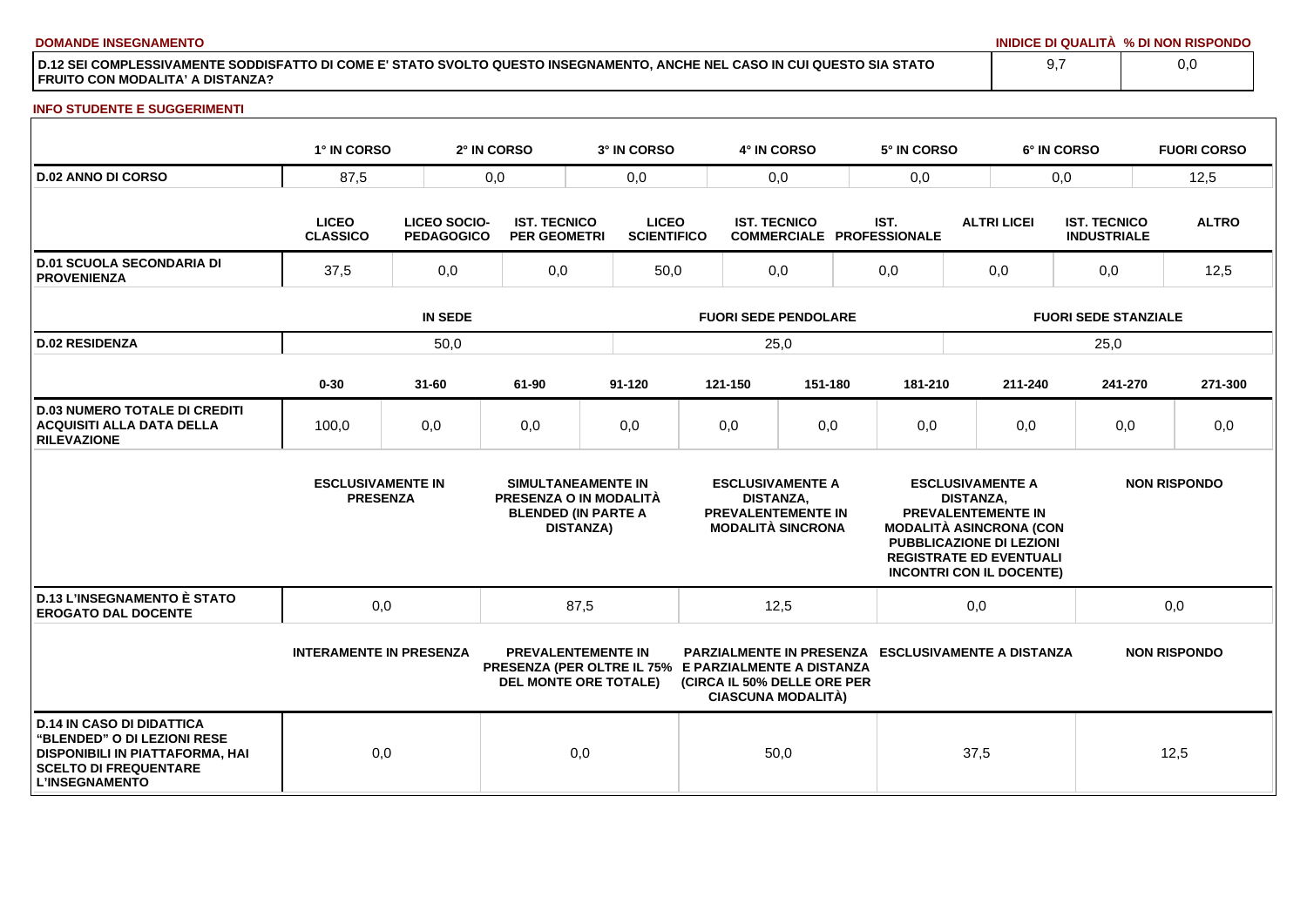|                                                                                                                                                                                                             |                                                                                                                           | SÌ             |                                                                                      | <b>NO</b>                                                                                                                                  |                                                      |     |                                                                  |                                           |                                                             | <b>NON RISPONDO</b>                                                             |            |                     |      |                               |
|-------------------------------------------------------------------------------------------------------------------------------------------------------------------------------------------------------------|---------------------------------------------------------------------------------------------------------------------------|----------------|--------------------------------------------------------------------------------------|--------------------------------------------------------------------------------------------------------------------------------------------|------------------------------------------------------|-----|------------------------------------------------------------------|-------------------------------------------|-------------------------------------------------------------|---------------------------------------------------------------------------------|------------|---------------------|------|-------------------------------|
| <b>D.15 INDIPENDENTEMENTE DALLA</b><br><b>MODALITÀ DI EROGAZIONE</b><br>DELL'INSEGNAMENTO, IL DOCENTE<br>HA RESO DISPONIBILI LE SUE LEZIONI<br><b>REGISTRATE SU PIATTAFORMA?</b>                            | 12,5                                                                                                                      |                |                                                                                      | 62,5                                                                                                                                       |                                                      |     | 12,5                                                             |                                           |                                                             |                                                                                 | 12,5       |                     |      |                               |
|                                                                                                                                                                                                             | <b>TRAMITE</b><br><b>RICEVIMENTO SU</b><br>PIATTAFORMA,<br><b>NEGLI ORARI</b><br><b>PREDEFINITI DAL</b><br><b>DOCENTE</b> |                | <b>TRAMITE</b><br><b>APPUNTAMENTI A</b><br><b>RICHIESTA SU</b><br><b>PIATTAFORMA</b> |                                                                                                                                            | <b>TRAMITE EMAIL</b>                                 |     | <b>TRAMITE CHAT O</b><br>PER TELEFONO, SU<br><b>APPUNTAMENTO</b> |                                           | DURANTE LE LEZIONI DURANTE LE LEZIONI<br><b>IN PRESENZA</b> |                                                                                 | A DISTANZA |                     |      | <b>NON RISPONDO</b>           |
| D.16 CON QUALI MODALITÀ HAI<br><b>INTERAGITO PREVALENTEMENTE CON</b><br>IL DOCENTE DURANTE LA FASE DI<br><b>SVOLGIMENTO DELL'INSEGNAMENTO?</b>                                                              | 12,5<br>0,0                                                                                                               |                |                                                                                      | 37,5                                                                                                                                       |                                                      | 0,0 |                                                                  |                                           | 25,0                                                        | 25,0                                                                            |            | 0,0                 |      |                               |
|                                                                                                                                                                                                             | $\mathbf{1}$                                                                                                              | $\overline{2}$ |                                                                                      | 3                                                                                                                                          | 4                                                    | 5   |                                                                  | 6                                         | $\overline{7}$                                              | 8                                                                               | 9          |                     | 10   | <b>NON</b><br><b>RISPONDO</b> |
| D.17 IL DOCENTE TI E SEMBRATO A<br><b>SUO AGIO NELLA GESTIONE DELLA</b><br><b>DIDATTICA A DISTANZA?</b>                                                                                                     | 0,0                                                                                                                       | 0,0            |                                                                                      | 0,0                                                                                                                                        | 0,0                                                  | 0,0 |                                                                  | 0,0                                       | 25,0                                                        | 25,0                                                                            | 0,0        |                     | 50,0 | 0,0                           |
|                                                                                                                                                                                                             | <b>NELLA STESSA CITTÀ SEDE</b><br><b>DEL CORSO</b>                                                                        |                |                                                                                      | IN UN'ALTRA CITTÀ/PAESE,<br>IN UN'ALTRA CITTÀ/PAESE, A<br><b>ENTRO 50 KM DALLA SEDE</b><br>PIÙ DI 50 KM DALLA SEDE DEL<br><b>DEL CORSO</b> |                                                      |     | <b>CORSO</b>                                                     | IN UN ALTRO PAESE UE O<br><b>EXTRA UE</b> |                                                             |                                                                                 |            | <b>NON RISPONDO</b> |      |                               |
| <b>D.18 NEL PERIODO DI FREQUENZA</b><br><b>DELL'INSEGNAMENTO HAI ABITATO</b><br><b>PREVALENTEMENTE:</b>                                                                                                     |                                                                                                                           | 50,0           |                                                                                      |                                                                                                                                            | 25,0                                                 |     |                                                                  | 25,0                                      | 0,0                                                         |                                                                                 |            |                     | 0,0  |                               |
|                                                                                                                                                                                                             | <b>UNO SPAZIO PRIVATO</b>                                                                                                 |                |                                                                                      | SI, HO AVUTO A DISPOSIZIONE SI, HO AVUTO A DISPOSIZIONE SI, HO AVUTO A DISPOSIZIONE                                                        | UNO SPAZIO CONDIVISO CON<br><b>ORARI A ROTAZIONE</b> |     | <b>UNO SPAZIO CONDIVISO E</b><br><b>CON SOVRAPPOSIZIONE DI</b>   | <b>ORARI</b>                              |                                                             | <b>NO, NON HO AVUTO A</b><br><b>DISPOSIZIONE UNO SPAZIO</b><br><b>SPECIFICO</b> |            | <b>NON RISPONDO</b> |      |                               |
| <b>D.19 NELL'ALLOGGIO IN CUI HAI</b><br><b>ABITATO HAI AVUTO A DISPOSIZIONE</b><br>UNO SPAZIO NEL QUALE POTERE<br>SVOLGERE EVENTUALI ATTIVITÀ DI<br>STUDIO A DISTANZA (LEZIONI,<br>COLLOQUI CON DOCENTI, )? | 100,0                                                                                                                     |                | 0,0                                                                                  |                                                                                                                                            |                                                      | 0,0 |                                                                  |                                           | 0,0                                                         |                                                                                 | 0,0        |                     |      |                               |
|                                                                                                                                                                                                             |                                                                                                                           | <b>PC</b>      |                                                                                      |                                                                                                                                            | <b>TABLET</b>                                        |     |                                                                  | <b>SMARTPHONE</b><br><b>ALTRO</b>         |                                                             |                                                                                 |            | <b>NON RISPONDO</b> |      |                               |
| <b>D.20 DURANTE LA FREQUENZA</b><br><b>DELL'INSEGNAMENTO QUALE</b><br>STRUMENTAZIONE HAI UTILIZZATO IN<br><b>CASA PIÙ FREQUENTEMENTE?</b>                                                                   | 87,5                                                                                                                      |                | 12,5                                                                                 |                                                                                                                                            |                                                      | 0,0 |                                                                  |                                           | 0,0                                                         |                                                                                 | 0,0        |                     |      |                               |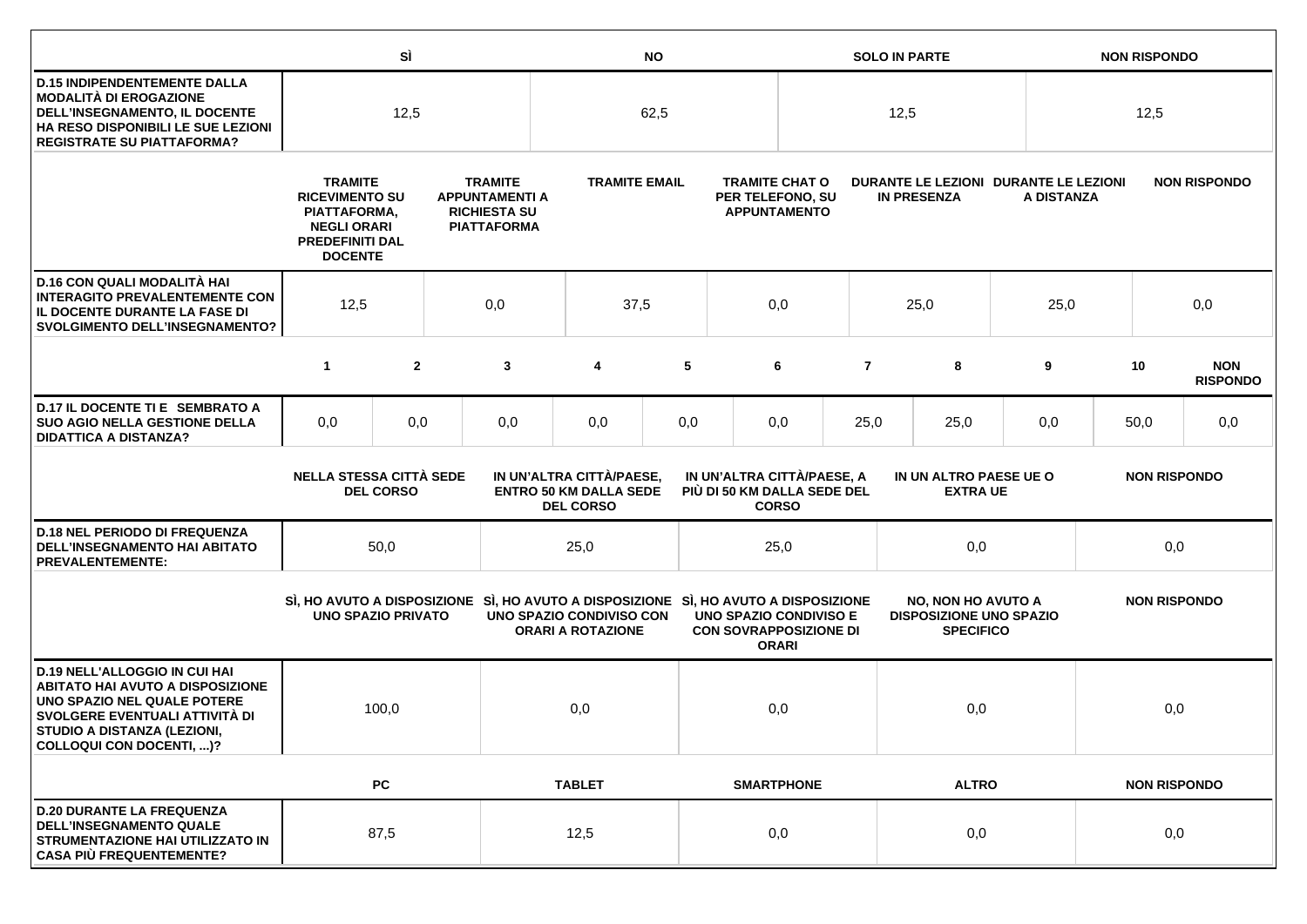|                                                                                                                                                                                                                                                                                    |             | AD USO ESCLUSIVAMENTE<br><b>PERSONALE</b> |              | AD USO CONDIVISO, CON<br><b>ORARI A ROTAZIONE</b> |           | AD USO CONDIVISO, CON<br>SOVRAPPOSIZIONE DI ORARI |                |     | <b>NON HO AVUTO A</b><br><b>DISPOSIZIONE IN CASA</b><br><b>ALCUNO STRUMENTO</b> |                     | <b>NON RISPONDO</b> |                               |  |
|------------------------------------------------------------------------------------------------------------------------------------------------------------------------------------------------------------------------------------------------------------------------------------|-------------|-------------------------------------------|--------------|---------------------------------------------------|-----------|---------------------------------------------------|----------------|-----|---------------------------------------------------------------------------------|---------------------|---------------------|-------------------------------|--|
| <b>D.21 CON QUALE MODALITÀ DI</b><br>UTILIZZO HAI AVUTO A DISPOSIZIONE<br>IN CASA UN PC/TABLET?                                                                                                                                                                                    | 100,0       |                                           |              | 0,0                                               |           | 0,0                                               |                | 0,0 |                                                                                 |                     | 0,0                 |                               |  |
|                                                                                                                                                                                                                                                                                    | $\mathbf 1$ | $\mathbf{2}$                              | $\mathbf{3}$ | 4                                                 | 5         | 6                                                 | $\overline{7}$ |     | 8                                                                               | 9                   | 10                  | <b>NON</b><br><b>RISPONDO</b> |  |
| <b>D.22 LE APPARECCHIATURE</b><br>(COMPUTER, TABLET, TELEFONINO) E<br>LA CONNESSIONE INTERNET A TUA<br><b>DISPOSIZIONE TI HANNO PERMESSO</b><br>DI FRUIRE IN MODO SODDISFACENTE<br>(AUDIO, VIDEO, INTERATTIVITÀ) DELLE<br>ATTIVITÀ DELL'INSEGNAMENTO<br><b>EROGATE A DISTANZA?</b> | 0,0         | 0,0                                       | 0,0          | 0,0                                               | 0,0       | 0,0                                               | 12,5           |     | 25,0                                                                            | 25,0                | 37,5                | 0,0                           |  |
|                                                                                                                                                                                                                                                                                    |             | SI                                        |              |                                                   |           | <b>NO</b>                                         |                |     | <b>NON RISPONDO</b>                                                             |                     |                     |                               |  |
| <b>D.23 SUGGERISCI DI ALLEGGERIRE IL</b><br><b>CARICO DIDATTICO COMPLESSIVO</b>                                                                                                                                                                                                    |             | 0,0                                       |              |                                                   | 87,5      |                                                   |                |     |                                                                                 | 12,5                |                     |                               |  |
|                                                                                                                                                                                                                                                                                    |             | SI                                        |              |                                                   | <b>NO</b> |                                                   |                |     |                                                                                 | <b>NON RISPONDO</b> |                     |                               |  |
| <b>D.24 SUGGERISCI DI AUMENTARE</b><br>L'ATTIVITA' DI SUPPORTO DIDATTICO                                                                                                                                                                                                           |             | 12,5                                      |              |                                                   | 75,0      |                                                   |                |     |                                                                                 | 12,5                |                     |                               |  |
|                                                                                                                                                                                                                                                                                    |             | SI                                        |              |                                                   | <b>NO</b> |                                                   |                |     |                                                                                 | <b>NON RISPONDO</b> |                     |                               |  |
| <b>D.25 SUGGERISCI DI FORNIRE PIU'</b><br><b>CONOSCENZE DI BASE</b>                                                                                                                                                                                                                |             | 12,5                                      |              |                                                   | 75,0      |                                                   |                |     |                                                                                 | 12,5                |                     |                               |  |
|                                                                                                                                                                                                                                                                                    |             | SI                                        |              |                                                   | <b>NO</b> |                                                   |                |     |                                                                                 | <b>NON RISPONDO</b> |                     |                               |  |
| <b>D.26 SUGGERISCI DI ELIMINARE DAL</b><br>PROGRAMMA ARGOMENTI GIA'<br><b>TRATTATI IN ALTRI INSEGNAMENTI</b>                                                                                                                                                                       |             | 25,0                                      |              |                                                   | 75,0      |                                                   |                |     |                                                                                 | 0,0                 |                     |                               |  |
|                                                                                                                                                                                                                                                                                    |             | SI                                        |              |                                                   |           | <b>NO</b>                                         |                |     |                                                                                 |                     | <b>NON RISPONDO</b> |                               |  |
| <b>D.27 SUGGERISCI DI MIGLIORARE IL</b><br><b>COORDINAMENTO CON ALTRI</b><br><b>INSEGNAMENTI</b>                                                                                                                                                                                   | 25,0        |                                           |              |                                                   | 50,0      |                                                   |                |     |                                                                                 | 25,0                |                     |                               |  |
|                                                                                                                                                                                                                                                                                    |             | SI                                        |              |                                                   | <b>NO</b> |                                                   |                |     |                                                                                 | <b>NON RISPONDO</b> |                     |                               |  |
| <b>D.28 SUGGERISCI DI MIGLIORARE LA</b><br><b>QUALITA' DEL MATERIALE DIDATTICO</b>                                                                                                                                                                                                 | 0,0         |                                           |              |                                                   | 87,5      |                                                   |                |     |                                                                                 | 12,5                |                     |                               |  |